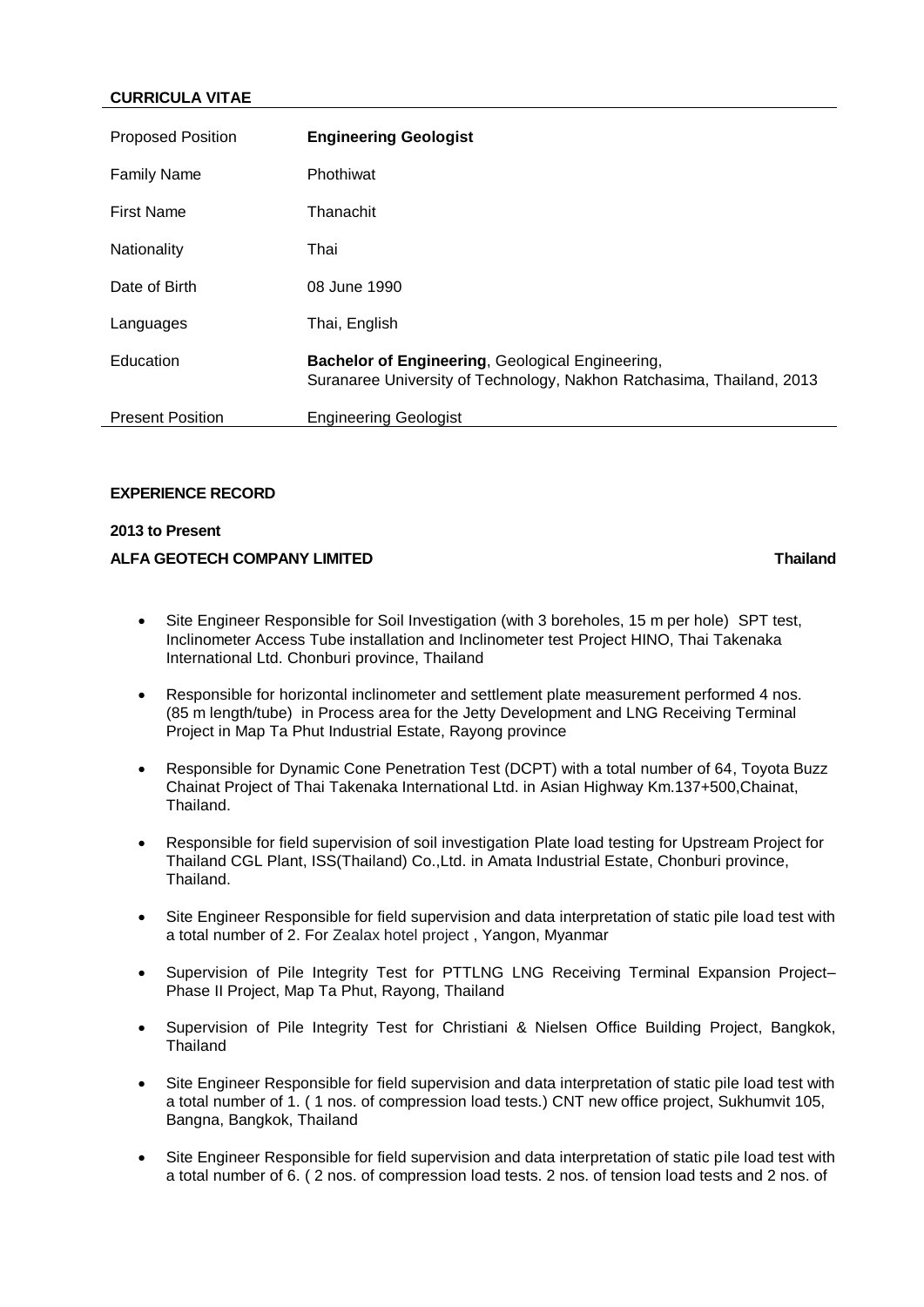static lateral load tests.) The ORV area of PTTLNG LNG Receiving Terminal Expansion Project– Phase II Project, Map Ta Phut, Rayong, Thailand

- Site Engineer Responsible for field supervision and data interpretation of static pile load test with a total number of 1. Mitsui House Project, Thong Lo , Thailand
- Site Engineer Responsible for Soil Investigation (with 4 boreholes, 15 m per hole) Suranaree Project. Nakornratchasima province, Thailand
- Field Engineer Responsible for inspect the excavated materials at the tips of all piles for confirming the pile termination criteria of test piles with a total number of 8. For The PTTLNG LNG Receiving Terminal Expansion Project during Testing Stage – Phase II Project, Map Ta Phut, Rayong, Thailand
- Site Engineer Responsible for Soil Investigation (with 4 boreholes, 18 m per hole) and DCP Test 4 nos. including SPT test Project Clough(Thailand)Co.,Ltd. Chonburi province, Thailand
- Site engineer responsible for stone column single load tests for Upstream Project for Hygiene and Value Added Products (UHV), IRPC Public Company Limited in Amphoe Muang, Rayong, Thailand.
- Responsible Geotechnical Investigation of 300 Rai Reservoir Project Ayutthaya Province.
- Canadian Solar ,Inclinometer ,Plate load test, LMG
- งานmainmark PUด่าน,อยุธยา
- ORP
- IPG \*Project M.
- GNRV PIPE LINE(DCP8จุด BH 4 จุด12m.)
- APAC2 เจาะดิน+DCP
- ภูเก็ตติดตั ้งและทดสอบInclinomiter

#### *1B***CAREER EXPERIENCE**

- Cooperative (Engineer Assistant) position in CH. Karnchang Public Company Limited, 2013.
- Research Assistant, Geotechnology Institute of Engineering, Suranaree University of Technology, NakhonRatchasima, 2012-2013.
- Research Assistant, Biological Institute of Science, Suranaree University of Technology, NakhonRatchasima, 2012

## *2B***FIELD STUDIES**

- Mitra Energy, Petroleum Exploration Project Location TW-1X, Bangkok, 2012.
- SCG Quarry, Saraburi, 2011
- Dam Structure, Khundanprakanchon Dam, Nakhon Nayok, 2011
- Earth Formation, Rayong, 2011
- Wind Energy, Kaoyaitieng, NakhonRatchasima, 2010
- Dam Structure, Srinagarindra Dam and National Park, Kanchanaburi, 2010